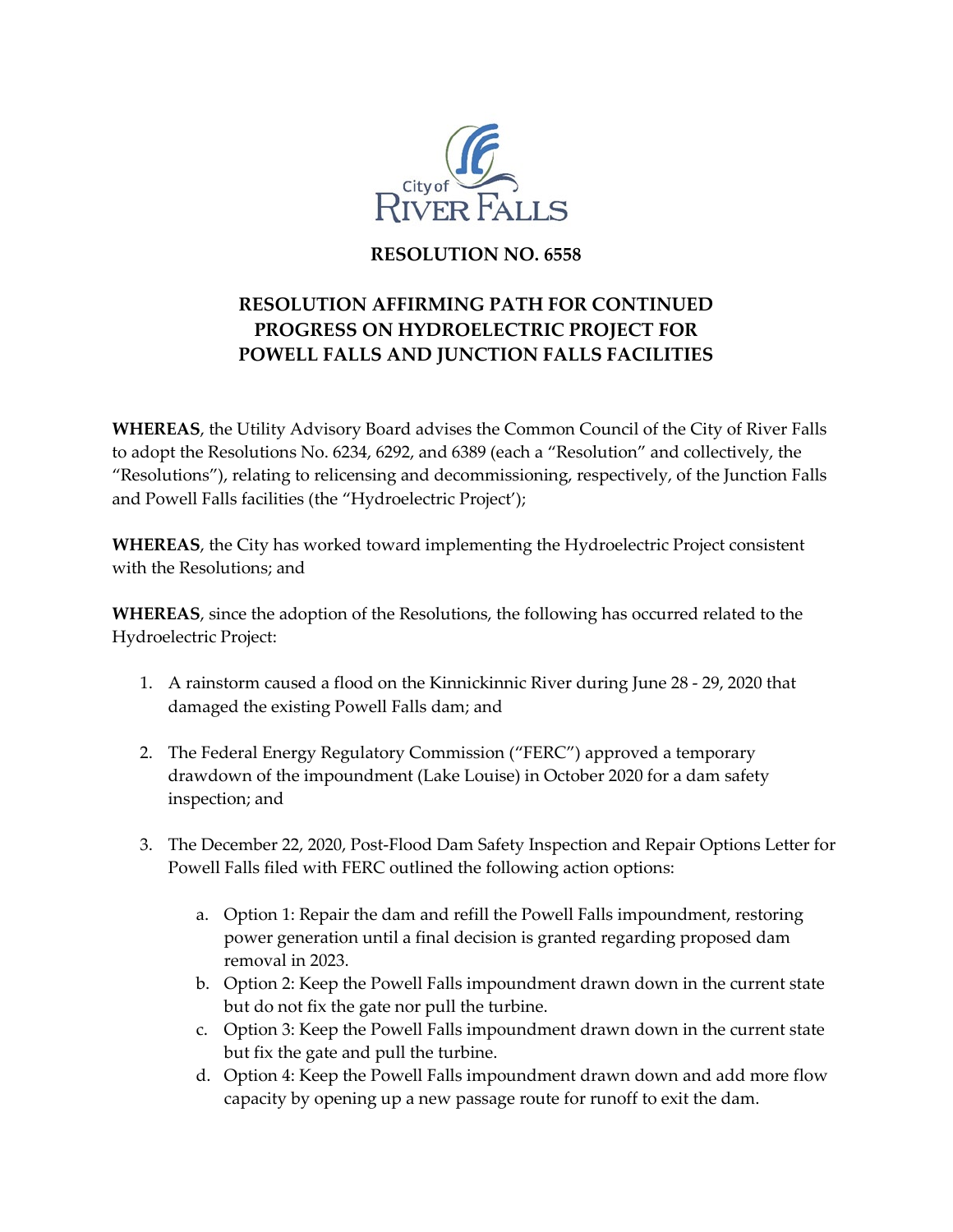Resolution No. 6558 Affirming Path for Continued Progress on Hydroelectric Project for Powell Falls and Junction Falls Facilities Page 2

- e. Option 5: Proceed with full dam removal (accelerated ahead by two years from schedule presented in January 2020 Initial Study Report)
- 4. The foregoing options were presented at a Joint Workshop with the Common Council and Utility Advisory Board on January 19, 2021. Staff suggested they were looking to proceed with Option 3, as it most closely aligned with previous project direction in light of the post drawdown conditions, further defined below:
	- a. Keep Lake Louise drawn down, fix the gate, and remove the turbine to enhance flow capacity.
	- b. Initiate sediment removal downstream of dam after approvals from state and federal agencies are granted.
	- c. Remove Powell Falls from the FERC license and decommission the project. Decommissioning will include turbine removal and decommissioning the powerhouse and appurtenant facilities, excluding dam removal.
	- d. Apply under state jurisdiction to remove the Powell Falls dam after FERC approves the removal of Powell Falls from the FERC license.
	- e. Site restoration is expected to be complete in 2026.

**WHEREAS**, a FERC amendment will be required for Option 3, as the impoundment will not be refilled, and power generation will not resume at Powell Falls, City of River Falls Municipal Utilities will file a FERC amendment application for the decommissioning of the Powell Falls Development and removal from the FERC license; and

**WHEREAS**, state and federal agency approvals will be required for sediment and dam removal, City of River Falls Municipal Utilities will work with agencies to obtain appropriate permits prior to initiating work in wetlands and waterways; and

**WHEREAS**, the added step of expenditure review for hydroelectric expenses was primarily to avoid spending more money on repairs than would be recouped in the short-term life of the lower dam; and in conjunction with outlined option 3, the lower hydro will be removed from service, the limitations in Resolution No. 6234 related to requiring Utility Advisory Board or Common Council approval for expenditures in the amounts below the typical purchasing policy may be removed.

**NOW, THEREFORE, BE IT RESOLVED**, that staff recommends that the Utility Advisory Board advise the Common Council of the City of River Falls to ratify and approve the actions which have occurred since the adoption of the Resolutions and further approves the following additional actions, as follows:

1. Maintaining the drawdown of Lake Louise.